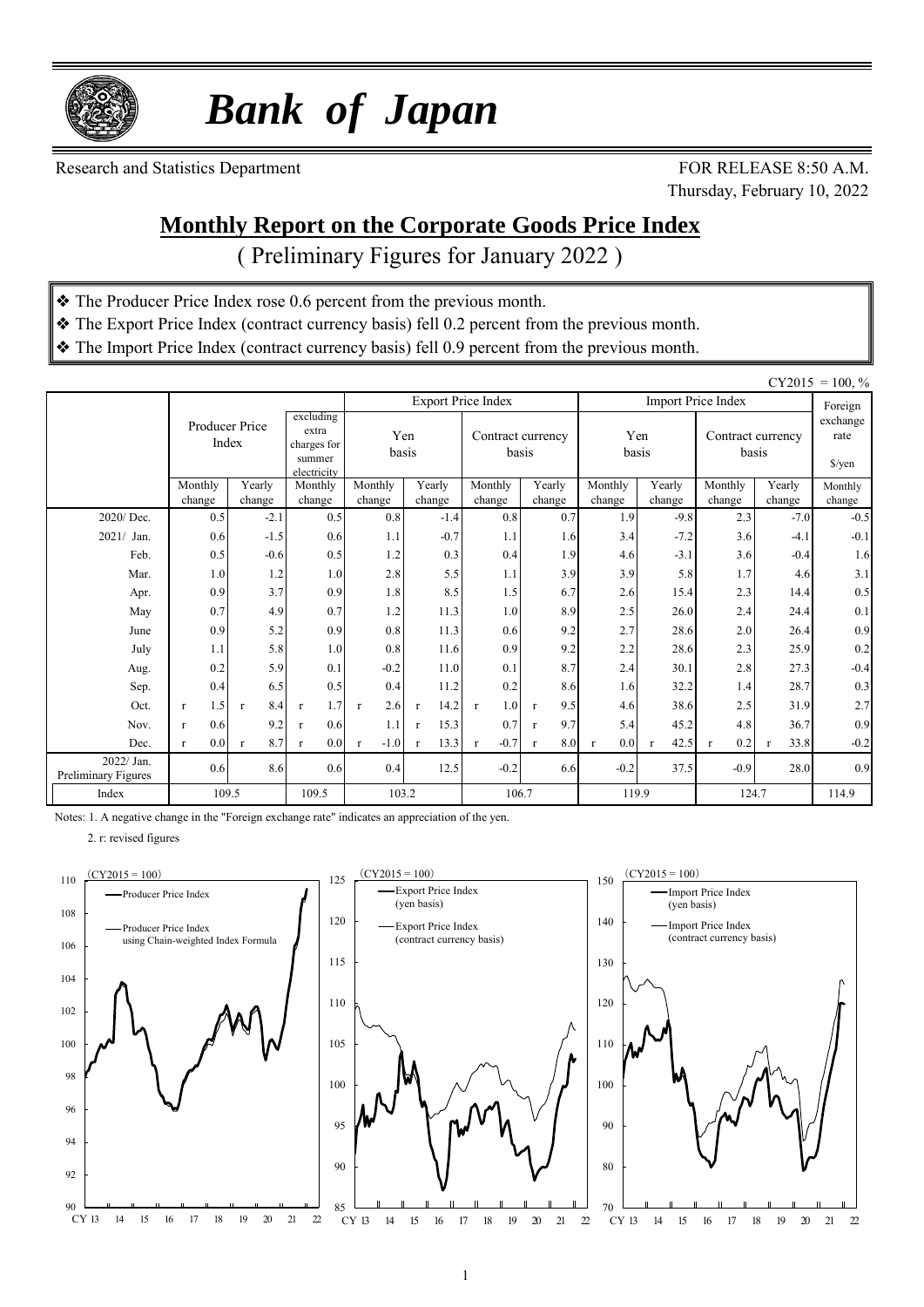(Commodities contributing to the monthly changes in January 2022)

| Producer Price Index                     |                           | Monthly change 0.6%                                                                                                               |
|------------------------------------------|---------------------------|-----------------------------------------------------------------------------------------------------------------------------------|
| Groups                                   | Contribution<br>to change | Commodities                                                                                                                       |
| Petroleum & coal products                | $0.27 \%$                 | Gasoline, Gas oil, Fuel oil A                                                                                                     |
| Electric power, gas & water              | $0.10 \%$                 | Industrial extra high tension power, Commercial high tension power,<br>Industrial high tension power                              |
| Nonferrous metals                        | $0.08 \%$                 | Unwrought copper, Unwrought primary & secondary aluminum alloys,<br>Power & telecommunications cables except optical fiber cables |
| Chemicals & related products             | $0.08 \%$                 | Xylene, Benzene, Vinyl chloride monomer                                                                                           |
| Iron & steel                             | $0.08 \%$                 | Ferro-manganese, Cold rolled stainless steel sheets, Hot-dip zinc-coated steel<br>sheets                                          |
| Beverages & foods                        | $0.05 \%$                 | Formula feeds, Wheat flour, Ground roasted & whole bean coffee                                                                    |
| Metal products                           | $0.04\%$                  | Wire netting, Steelworks, Aluminum beverage cans                                                                                  |
| Transportation equipment                 | $0.02 \%$                 | Drive, transmission $\&$ steering parts, Parts of internal combustion engines<br>for motor vehicles, Chassis & body parts         |
| Production machinery                     | $0.01 \%$                 | Excavators, Chemical machinery, Wrapping & packing machinery                                                                      |
| Agriculture, forestry & fishery products | $-0.14\%$                 | Chicken eggs, Pork, Beef                                                                                                          |
| Scrap & waste                            | $-0.01\%$                 | Iron & steel scrap                                                                                                                |

| Export Price Index (contract currency basis)                 |                           | Monthly change -0.2%                                                                                                             |  |  |  |  |
|--------------------------------------------------------------|---------------------------|----------------------------------------------------------------------------------------------------------------------------------|--|--|--|--|
| Groups                                                       | Contribution<br>to change | Commodities                                                                                                                      |  |  |  |  |
| Chemicals & related products                                 | $-0.33\%$                 | Vinyl chloride monomer, Para-xylene, Polyvinyl chloride resins                                                                   |  |  |  |  |
| Other primary products & manufactured goods                  | $-0.05\%$                 | Gas oil, Jet fuel oil & kerosene, Fuel oil C                                                                                     |  |  |  |  |
| Transportation equipment                                     | $-0.01\%$                 | Drive, transmission $\&$ steering parts, Internal combustion engines for motor<br>vehicles & parts, Outboard motors              |  |  |  |  |
| Electric & electronic products                               | $0.13\%$                  | MOS integrated circuits (except MOS memory integrated circuits), Resistors<br>for electronic equipment, Electromedical equipment |  |  |  |  |
| Metals & related products                                    | $0.06\%$                  | Iron & steel scrap, Unwrought gold, Hot rolled stainless steel sheets                                                            |  |  |  |  |
| General purpose, production & business oriented<br>machinery | $0.03\%$                  | Agricultural tractors, Precision measuring instruments, Plasticworking<br>machinery                                              |  |  |  |  |

| Import Price Index (contract currency basis)        |                           | Monthly change -0.9%                                                                                                                                            |  |  |  |  |
|-----------------------------------------------------|---------------------------|-----------------------------------------------------------------------------------------------------------------------------------------------------------------|--|--|--|--|
| Groups                                              | Contribution<br>to change | Commodities                                                                                                                                                     |  |  |  |  |
| Petroleum, coal & natural gas                       | $-0.91\%$                 | Crude petroleum, Liquefied natural gas, Liquefied petroleum gas                                                                                                 |  |  |  |  |
| Chemicals & related products                        | $-0.11 \%$                | Antidiabetic agents, General purpose plastics (except saturated polyester<br>resins), Agents for ophthalmic use                                                 |  |  |  |  |
| Metals & related products                           | $-0.05\%$                 | Unwrought aluminum, Unwrought silicon, Copper ores                                                                                                              |  |  |  |  |
| Beverages & foods and agriculture products for food | $0.08 \%$                 | Palm oil, Corn, Rape seeds                                                                                                                                      |  |  |  |  |
| Transportation equipment                            | $0.05\%$                  | Internal combustion engines for motor vehicles & parts, Standard passenger<br>cars (gasoline cars), Motor vehicle parts (except internal combustion<br>engines) |  |  |  |  |
| Other primary products & manufactured goods         | $0.05 \%$                 | Bleached paper kraft pulp, Crude salt, Liquid packaging carton for milk                                                                                         |  |  |  |  |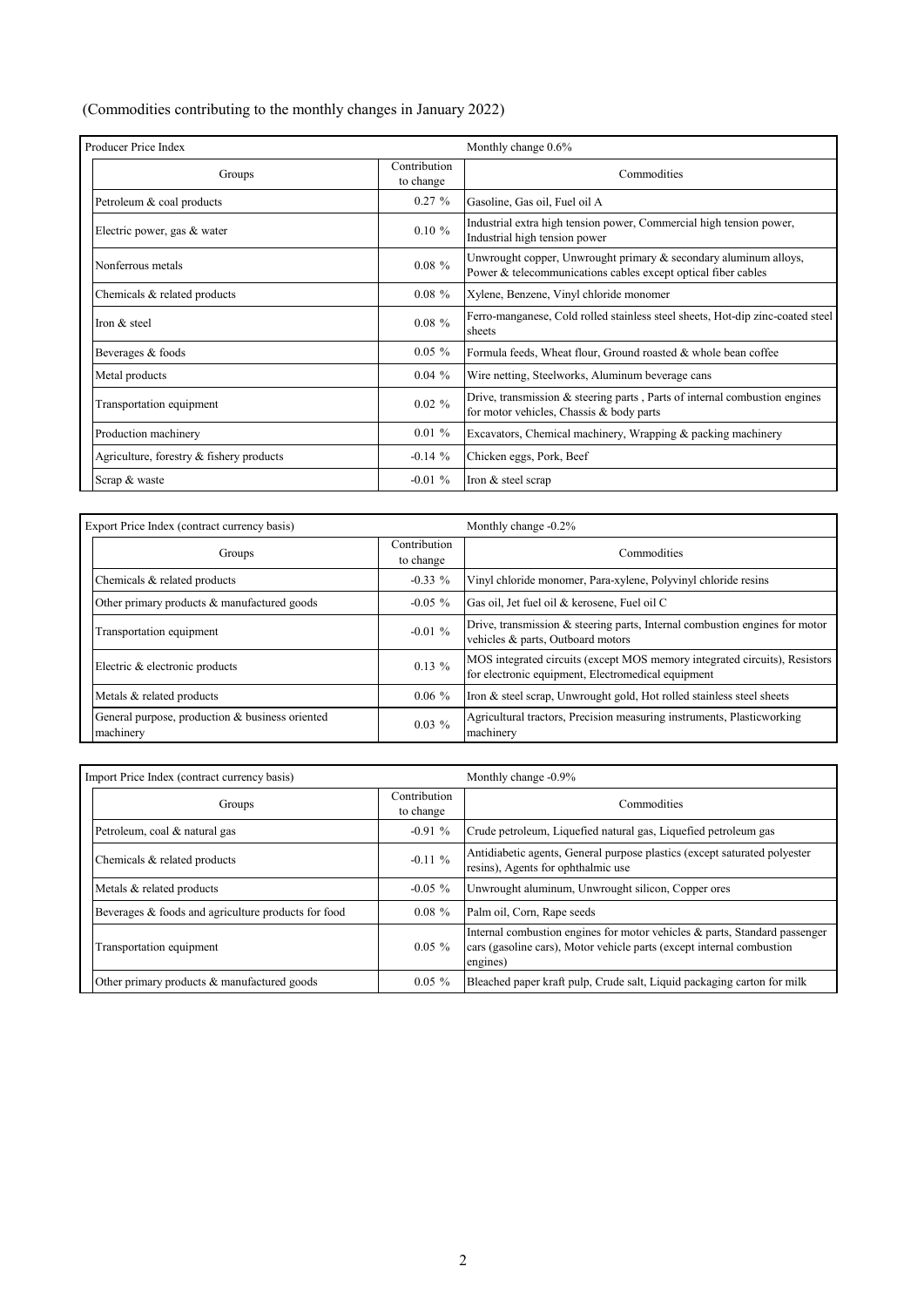## Producer Price Index ( Preliminary Figures for January 2022 )

 $CY2015 = 100, \%$ 

|                                                | Weight  | Index |             | Previous<br>month | Monthly<br>change |             | Previous<br>month | Yearly<br>change |             | Previous<br>month |
|------------------------------------------------|---------|-------|-------------|-------------------|-------------------|-------------|-------------------|------------------|-------------|-------------------|
| All commodities                                | 1,000.0 | 109.5 | $\bf r$     | 108.9             | 0.6               | $\bf r$     | 0.0               | 8.6              | $\bf r$     | 8.7               |
| excluding extra charges for summer electricity | 1,000.0 | 109.5 | $\bf r$     | 108.9             | 0.6               | $\bf r$     | 0.0               | 8.6              | $\bf r$     | 8.7               |
| Beverages & foods                              | 141.6   | 106.5 | $\mathbf r$ | 106.2             | 0.3               | $\bf r$     | 0.3               | 3.4              | $\bf r$     | 3.0               |
| Textile products                               | 9.6     | 104.8 |             | 104.9             | $-0.1$            | $\bf r$     | $-0.1$            | 2.3              |             | 1.6               |
| Lumber & wood products                         | 9.2     | 166.1 | $\bf r$     | 167.0             | $-0.5$            | $\bf r$     | 1.0               | 58.5             | $\bf r$     | 60.6              |
| Pulp, paper & related products                 | 27.7    | 109.5 | $\bf r$     | 109.4             | 0.1               | $\bf r$     | 0.1               | 0.2              | $\bf r$     | 0.1               |
| Chemicals & related products                   | 89.2    | 103.4 |             | 102.5             | 0.9               |             | $-0.2$            | 12.3             |             | 13.5              |
| Petroleum & coal products                      | 59.5    | 133.4 |             | 128.5             | 3.8               |             | $-4.3$            | 34.3             |             | 36.6              |
| Plastic products                               | 38.2    | 100.5 | $\bf r$     | 100.4             | 0.1               | $\bf r$     | 0.3               | 3.7              | $\bf r$     | 3.5               |
| Ceramic, stone & clay products                 | 23.3    | 108.5 | $\bf r$     | 108.2             | 0.3               | $\bf r$     | 0.1               | 1.2              | $\bf r$     | 1.1               |
| Iron & steel                                   | 51.7    | 139.7 | $\bf r$     | 138.1             | 1.2               | $\bf r$     | 0.7               | 25.1             | $\bf r$     | 25.8              |
| Nonferrous metals                              | 27.1    | 139.4 | $\bf r$     | 136.0             | 2.5               |             | $-0.8$            | 26.5             | $\bf r$     | 27.2              |
| Metal products                                 | 40.0    | 114.7 | $\bf r$     | 113.8             | 0.8               | $\bf r$     | 0.4               | 5.4              | $\bf r$     | 5.0               |
| General purpose machinery                      | 27.2    | 105.7 | r           | 105.5             | 0.2               | $\bf r$     | $-0.1$            | 1.1              | $\bf r$     | 1.5               |
| Production machinery                           | 41.1    | 104.2 | r           | 103.8             | 0.4               | $\bf r$     | $-0.1$            | 1.4              | $\bf r$     | $0.4\,$           |
| Business oriented machinery                    | 16.2    | 104.5 | r           | 104.4             | 0.1               | $\bf r$     | 0.0               | 1.1              | $\bf r$     | 2.0               |
| Electronic components & devices                | 24.5    | 100.9 | r           | 100.8             | 0.1               | r           | 0.2               | 2.9              | r           | 2.5               |
| Electrical machinery & equipment               | 52.7    | 96.4  | $\mathbf r$ | 96.3              | 0.1               | $\mathbf r$ | $-0.4$            | 1.6              | $\mathbf r$ | 1.3               |
| Information & communications equipment         | 20.8    | 95.3  | $\bf r$     | 94.8              | 0.5               | $\bf r$     | $0.6\,$           | 0.2              | $\bf r$     | 0.1               |
| Transportation equipment                       | 140.7   | 101.2 | $\bf r$     | 101.1             | 0.1               | $\bf r$     | $0.2\,$           | $1.8\,$          | $\bf r$     | 1.8               |
| Other manufacturing industry products          | 48.0    | 105.5 | $\bf r$     | 105.6             | $-0.1$            | $\bf r$     | $0.2\,$           | 1.4              | $\bf r$     | 1.3               |
| Agriculture, forestry & fishery products       | 35.8    | 101.8 | $\bf r$     | 106.0             | $-4.0$            | $\bf r$     | 1.5               | $-4.5$           | $\bf r$     | $-3.6$            |
| Minerals                                       | 3.9     | 109.0 | $\bf r$     | 109.0             | $0.0\,$           | $\bf r$     | 2.0               | 15.3             | $\bf r$     | 15.7              |
| Electric power, gas & water                    | 67.1    | 105.3 | $\bf r$     | 103.7             | $1.5\,$           | $\bf r$     | 2.3               | 22.9             | $\bf r$     | 20.4              |
| Scrap & waste                                  | 4.9     | 190.6 | $\bf r$     | 193.9             | $-1.7$            | $\bf r$     | $-2.8$            | 26.1             | $\bf r$     | 37.9              |

Notes: 1. The index of "All commodities excluding extra charges for summer electricity" adjusts extra charges applied during summer season from July to September.

2. r: revised figures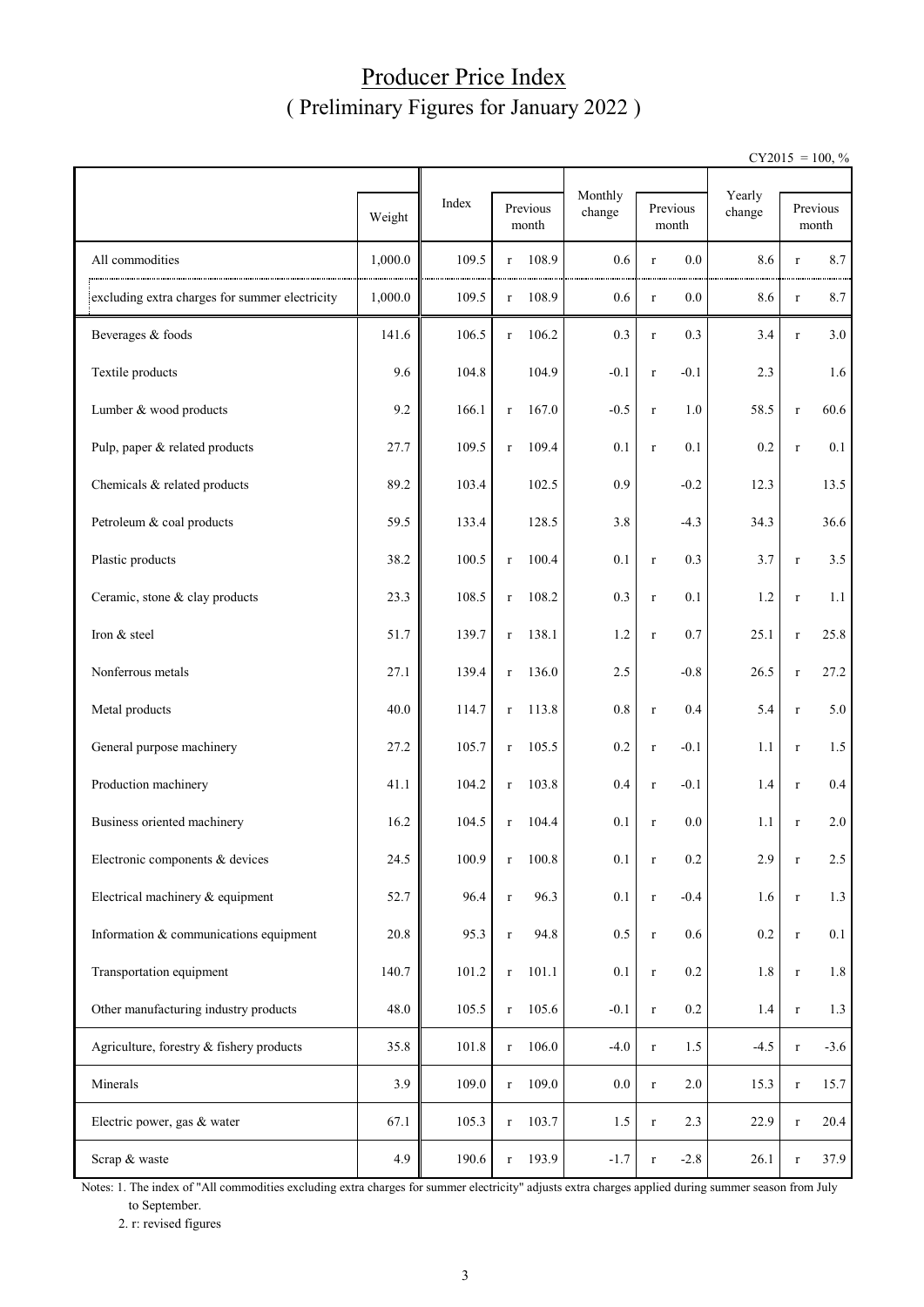## Export Price Index ( Preliminary Figures for January 2022 )

 $CY2015 = 100, \%$ 

|                                                              |         | Index        | Monthly change       | Yearly change |                        |                               |              |              |                   |                               |
|--------------------------------------------------------------|---------|--------------|----------------------|---------------|------------------------|-------------------------------|--------------|--------------|-------------------|-------------------------------|
|                                                              | Weight  | Yen<br>basis | Previous<br>month    | Yen<br>basis  | Previous<br>month      | Contract<br>currency<br>basis | Yen<br>basis |              | Previous<br>month | Contract<br>currency<br>basis |
| All commodities                                              | 1,000.0 | 103.2        | $r$ 102.8            | 0.4           | $-1.0$<br>$\mathbf{r}$ | $-0.2$                        | 12.5         | $\mathbf{r}$ | 13.3              | 6.6                           |
| Textiles                                                     | 13.8    | 100.0        | 99.7<br>$\mathbf{r}$ | 0.3           | 0.3<br>$\mathbf r$     | $-0.2$                        | 10.5         | $\mathbf{r}$ | 11.0              | 4.4                           |
| Chemicals & related products                                 | 98.4    | 108.3        | $r$ 111.0            | $-2.4$        | $-3.5$<br>$\mathbf{r}$ | $-3.1$                        | 24.6         | $\mathbf{r}$ | 30.7              | 16.3                          |
| Metals & related products                                    | 108.5   | 151.4        | $r$ 149.7            | 1.1           | $-1.8$                 | 0.4                           | 31.4         | $\mathbf{r}$ | 34.5              | 21.2                          |
| General purpose, production &<br>business oriented machinery | 189.4   | 100.1        | 99.6<br>$\mathbf{r}$ | 0.5           | $0.0\,$                | 0.2                           | 4.9          | $\mathbf{r}$ | 4.7               | 1.8                           |
| Electric & electronic products                               | 205.5   | 90.0         | 88.9<br>$\mathbf{r}$ | 1.2           | $-0.2$                 | 0.7                           | 7.7          | $\mathbf{r}$ | 6.0               | 2.2                           |
| Transportation equipment                                     | 285.2   | 96.1         | 95.5<br>$\mathbf{r}$ | 0.6           | $-0.4$                 | $0.0\,$                       | 6.3          | $\mathbf{r}$ | 6.2               | 0.9                           |
| Other primary products $&$<br>manufactured goods<br>$\sim$   | 99.2    | 99.6         | 99.5<br>$\mathbf{r}$ | 0.1           | $-1.4$<br>$\mathbf{r}$ | $-0.5$                        | 18.6         | $\mathbf{r}$ | 20.9              | 11.4                          |

Note: r: revised figures

# Import Price Index ( Preliminary Figures for January 2022 )

 $CY2015 = 100, \%$ 

|                                                              |         | Index        | Monthly change       |              |                   |        | Yearly change                 |              |              |                   |                               |
|--------------------------------------------------------------|---------|--------------|----------------------|--------------|-------------------|--------|-------------------------------|--------------|--------------|-------------------|-------------------------------|
|                                                              | Weight  | Yen<br>basis | Previous<br>month    | Yen<br>basis | Previous<br>month |        | Contract<br>currency<br>basis | Yen<br>basis |              | Previous<br>month | Contract<br>currency<br>basis |
| All commodities                                              | 1,000.0 | 119.9        | $r$ 120.1            | $-0.2$       | $\mathbf{r}$      | 0.0    | $-0.9$                        | 37.5         | $\mathbf{r}$ | 42.5              | 28.0                          |
| Beverages & foods and agriculture<br>products for food       | 80.4    | 116.7        | $r$ 114.8            | 1.7          | $\mathbf{r}$      | $-0.2$ | 1.0                           | 26.0         | $\mathbf{r}$ | 26.0              | 18.2                          |
| Textiles                                                     | 61.3    | 99.3         | 98.8<br>$\mathbf{r}$ | 0.5          | $\mathbf{r}$      | $-0.1$ | 0.2                           | 7.6          | $\mathbf{r}$ | 7.2               | 3.6                           |
| Metals & related products                                    | 95.8    | 171.2        | $r$ 170.5            | 0.4          |                   | $-1.3$ | $-0.3$                        | 47.7         | $\mathbf{r}$ | 51.7              | 34.9                          |
| Lumber & wood products and<br>forest products                | 17.3    | 159.1        | r 158.2              | 0.6          | $\mathbf{r}$      | $-3.4$ | $-0.4$                        | 72.4         | $\mathbf{r}$ | 72.5              | 57.9                          |
| Petroleum, coal & natural gas                                | 252.3   | 151.7        | $r$ 154.7            | $-1.9$       | $\mathbf{r}$      | 0.6    | $-2.7$                        | 91.1         |              | $r$ 120.1         | 72.5                          |
| Chemicals & related products                                 | 94.7    | 103.1        | $r$ 104.0            | $-0.9$       | $\mathbf r$       | 0.0    | $-1.4$                        | 18.5         | $\mathbf{r}$ | 23.2              | 13.1                          |
| General purpose, production &<br>business oriented machinery | 68.1    | 104.4        | 103.6                | 0.8          |                   | 0.9    | 0.2                           | 11.8         |              | 10.2              | 5.7                           |
| Electric & electronic products                               | 196.6   | 84.4         | 83.9<br>r            | 0.6          | $\mathbf{r}$      | 0.1    | 0.0                           | 14.8         | $\mathbf{r}$ | 12.5              | 7.2                           |
| Transportation equipment                                     | 49.5    | 104.3        | $r$ 102.6            | 1.7          | $\mathbf r$       | $-0.2$ | 1.1                           | 8.5          | $\mathbf{r}$ | 7.7               | 3.6                           |
| Other primary products &<br>manufactured goods               | 84.0    | 99.4         | 98.1<br>$\mathbf{r}$ | 1.3          | $\mathbf{r}$      | 0.1    | 0.7                           | 10.9         | $\mathbf{r}$ | 10.3              | 3.2                           |

Note: r: revised figures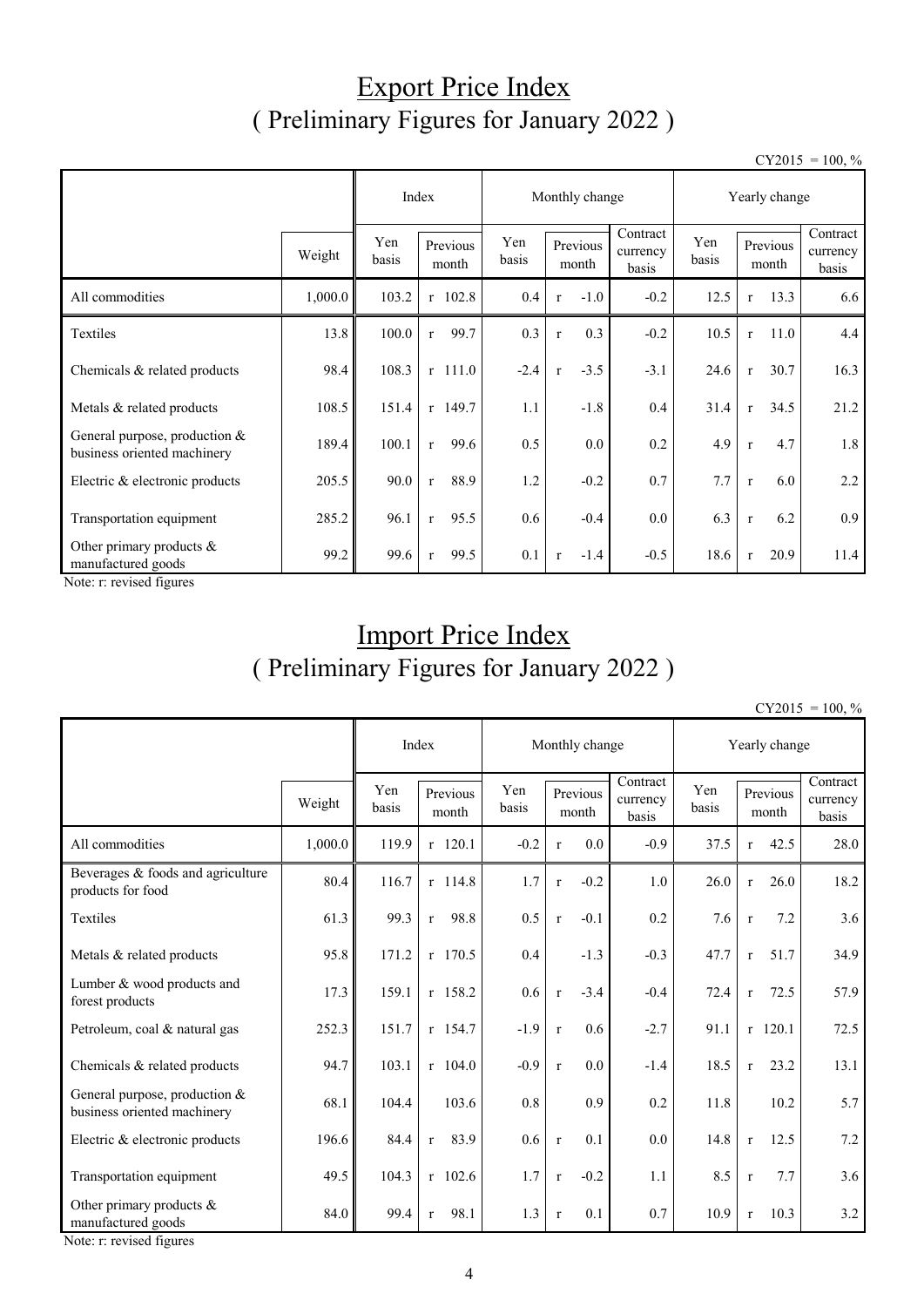# Index by Stage of Demand and Use ( Preliminary Figures for January 2022 )

|                           |           |       |                  |                     |        |    | $CY2015 = 100, \%$ |
|---------------------------|-----------|-------|------------------|---------------------|--------|----|--------------------|
|                           |           | Index | Monthly          |                     | Yearly |    |                    |
|                           | Weight    |       | change           | Previous month      | change |    | Previous month     |
| Domestic demand products  | 1,000.000 | 110.9 | $0.4\,$          | 0.0<br>$\mathbf{r}$ | 15.4   |    | 16.3               |
| Domestic goods            | 744.660   | 107.8 | 0.6              | 0.0                 | 8.7    |    | 8.6                |
| Imports                   | 255.340   | 119.9 | $-0.2$           | 0.0                 | 37.5   |    | 42.5               |
| Raw materials             | 100.163   | 145.0 | $-1.2$           | 0.2                 | 56.6   |    | 69.0               |
| Domestic goods            | 26.060    | 113.9 | $-2.4$           | 0.3                 | 3.5    | 1r | 5.9                |
| Imports                   | 74.103    | 156.0 | $-0.8$           | 0.2                 | 80.3   | 1r | 100.4              |
| Intermediate materials    | 535.481   | 112.8 | 0.9              | $-0.1$              | 15.3   |    | 15.6               |
| Domestic goods            | 448.097   | 111.7 | 1.0              | 0.1                 | 12.8   |    | 12.9               |
| Imports                   | 87.384    | 118.5 | 0.3              | $-0.4$              | 29.5   | 1r | 31.3               |
| Final goods               | 364.356   | 98.7  | 0.2              | $-0.2$              | 4.2    |    | 3.9                |
| Domestic goods            | 270.503   | 100.9 | 0.3              | $-0.3$              | 2.3    |    | 1.9                |
| Imports                   | 93.853    | 92.6  | 0.1              | 0.2                 | 10.6   |    | 10.6               |
| Capital goods             | 112.246   | 100.4 | 0.4              | 0.1                 | 3.9    |    | 3.6                |
| Domestic goods            | 87.827    | 101.7 | 0.3              | 0.0                 | 1.5    |    | 1.3                |
| Imports                   | 24.419    | 95.9  | 0.7              | 0.7                 | 14.4   |    | 13.6               |
| Consumer goods            | 252.110   | 98.0  | 0.1              | $-0.3$<br>r         | 4.4    |    | 4.1                |
| Domestic goods            | 182.676   | 100.5 | 0.2              | $-0.4$<br>r         | 2.8    | 1r | 2.3                |
| Imports                   | 69.434    | 91.4  | $-0.1 \text{ r}$ | $-0.1$              | 9.3    |    | 9.4                |
| Durable consumer goods    | 67.121    | 89.3  | 0.3              | $-0.1$              | 3.2    |    | 2.3                |
| Domestic goods            | 42.200    | 95.8  | 0.1              | $-0.2$              | 0.5    |    | 0.3                |
| Imports                   | 24.921    | 78.2  | 0.5              | 0.3                 | 9.2    |    | 6.9                |
| Nondurable consumer goods | 184.989   | 101.2 | 0.1              | $-0.3$<br>r         | 4.8    |    | 4.7                |
| Domestic goods            | 140.476   | 101.9 | 0.2              | $-0.4$              | 3.5    |    | 2.9                |
| Imports                   | 44.513    | 98.8  | $-0.4 \text{ r}$ | $-0.2$              | 9.4    | 1r | 10.7               |

Notes: 1. These indexes are compiled by reclassifying the "Producer Price Index excluding the consumption tax," "Export Price Index" and "Import Price Index" in terms of commodities' stage of demand or use of goods.

2. r: revised figures

#### (Index by Stage of Demand and Use)

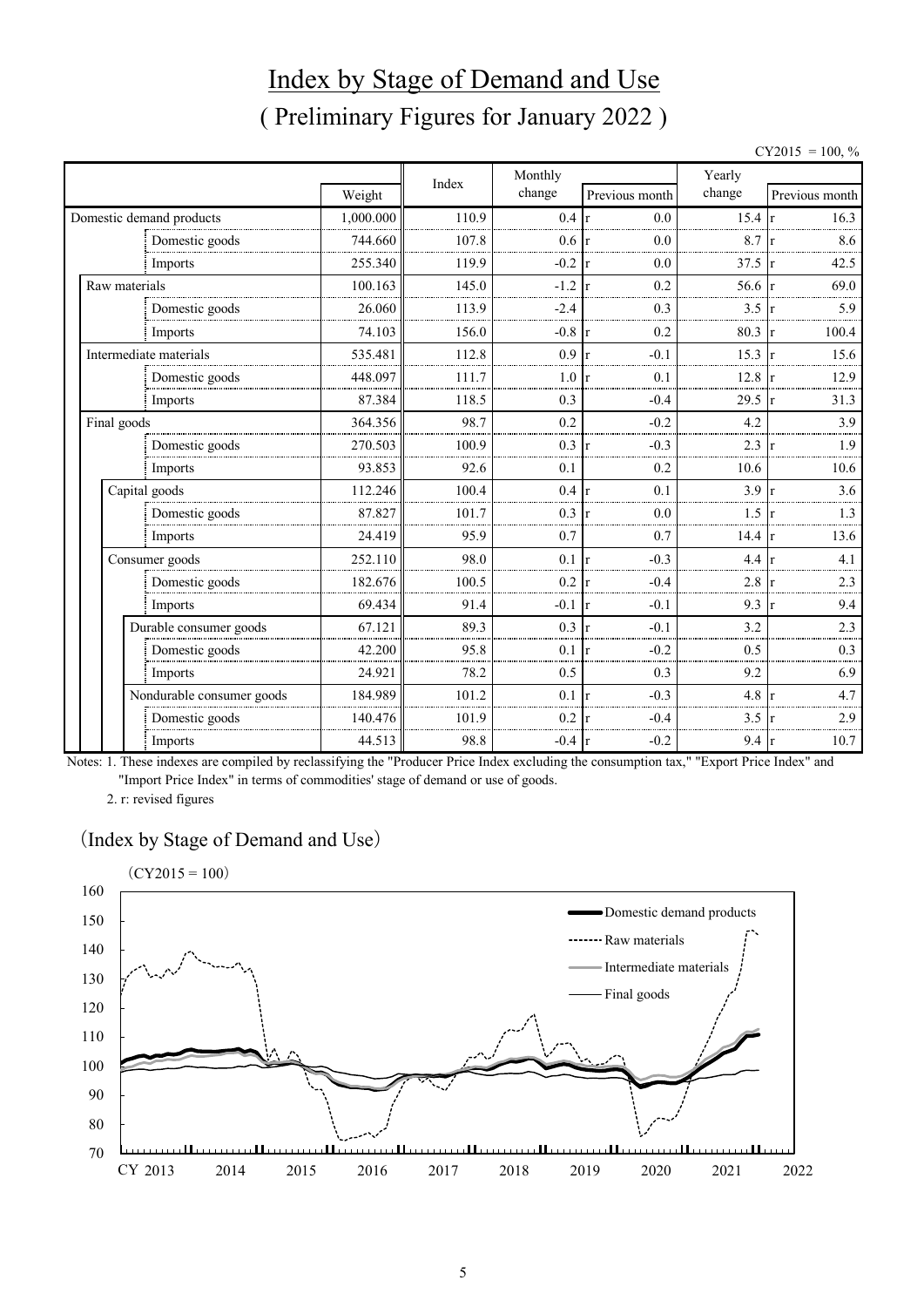# Producer Price Index using Chain-weighted Index Formula ( Preliminary Figures for January 2022 )

 $CY2015 = 100, \%$ 

|                                                | Weight  | Index | Monthly<br>change |             | Previous<br>month | Yearly<br>change |              | Previous<br>month |
|------------------------------------------------|---------|-------|-------------------|-------------|-------------------|------------------|--------------|-------------------|
| All commodities                                | 1,000.0 | 109.2 | 0.5               | $\bf r$     | 0.0               | 8.5              | $\bf r$      | 8.7               |
| excluding extra charges for summer electricity | 1,000.0 | 109.2 | 0.5               | $\bf r$     | $0.0\,$           | 8.5              | $\bf r$      | 8.7               |
| Beverages & foods                              | 141.3   | 105.7 | 0.3               | $\mathbf r$ | 0.4               | 3.2              | $\bf r$      | 2.7               |
|                                                |         |       |                   |             |                   |                  |              |                   |
| Textile products                               | 8.9     | 104.5 | $-0.1$            | $\bf r$     | $0.0\,$           | 2.1              |              | 1.5               |
| Lumber & wood products                         | 10.0    | 164.9 | 0.0               | $\bf r$     | 0.9               | 57.6             | $\bf r$      | 59.0              |
| Pulp, paper & related products                 | 27.8    | 109.0 | 0.1               | $\mathbf r$ | 0.2               | 0.2              | $\bf r$      | $0.2\,$           |
| Chemicals & related products                   | 84.9    | 101.6 | 0.7               |             | $-0.1$            | 10.9             | $\bf r$      | 12.2              |
| Petroleum & coal products                      | 57.6    | 136.2 | 3.9               | $\bf r$     | $-4.1$            | 35.4             | $\bf r$      | 38.1              |
| Plastic products                               | 41.0    | 100.5 | 0.2               |             | 0.2               | 4.6              | $\bf r$      | 4.3               |
| Ceramic, stone & clay products                 | 23.2    | 108.1 | 0.3               | $\bf r$     | 0.1               | 1.1              | $\bf r$      | $1.0\,$           |
| Iron & steel                                   | 52.8    | 139.1 | 1.2               | $\bf r$     | 0.6               | 24.9             | $\bf r$      | 25.6              |
| Nonferrous metals                              | 27.3    | 139.6 | 2.5               |             | $-0.7$            | 25.4             | $\bf r$      | 25.9              |
| Metal products                                 | 43.6    | 114.2 | 0.7               | $\mathbf r$ | 0.4               | 5.2              | $\mathbf{r}$ | 4.9               |
| General purpose machinery                      | 33.3    | 105.5 | 0.3               |             | $-0.3$            | 1.0              | $\bf r$      | 1.3               |
| Production machinery                           | 46.4    | 104.1 | 0.4               | $\bf r$     | 0.0               | 1.4              | $\bf r$      | $0.4\,$           |
| Business oriented machinery                    | 14.5    | 103.0 | $-0.1$            | $\bf r$     | 0.3               | 0.8              | $\bf r$      | 2.3               |
| Electronic components & devices                | 20.0    | 102.3 | $-0.2$            | $\bf r$     | 0.5               | 2.3              |              | 2.4               |
| Electrical machinery & equipment               | 52.2    | 96.2  | 0.0               | $\bf r$     | $-0.2$            | 1.6              | $\bf r$      | 1.4               |
| Information & communications equipment         | 18.1    | 94.8  | 0.3               | $\bf r$     | 1.1               | $-0.1$           | $\mathbf{r}$ | 0.3               |
| Transportation equipment                       | 149.0   | 100.6 | 0.2               | $\mathbf r$ | 0.2               | 1.6              | $\bf r$      | 1.5               |
| Other manufacturing industry products          | 44.4    | 104.9 | $0.0\,$           | $\mathbf r$ | $0.2\,$           | $1.4\,$          | $\bf r$      | $1.2\,$           |
| Agriculture, forestry & fishery products       | 36.1    | 101.9 | $-3.6$            | $\bf r$     | 1.4               | $-4.7$           | $\bf r$      | $-4.3$            |
| Minerals                                       | 3.6     | 112.8 | $0.0\,$           | $\mathbf r$ | 2.5               | 20.3             | $\bf r$      | 20.4              |
| Electric power, gas & water                    | 58.7    | 106.8 | 1.6               | $\bf r$     | 2.5               | 25.1             | $\bf r$      | 22.6              |
| Scrap & waste                                  | 5.3     | 190.8 | $-1.3$            | $\mathbf r$ | $-2.6$            | 25.6             | $\bf r$      | 35.8              |

Notes: 1. The index of "All commodities excluding extra charges for summer electricity" adjusts extra charges applied during summer season from July to September.

2. The indexes are based on the year 2019 weights.

3. r: revised figures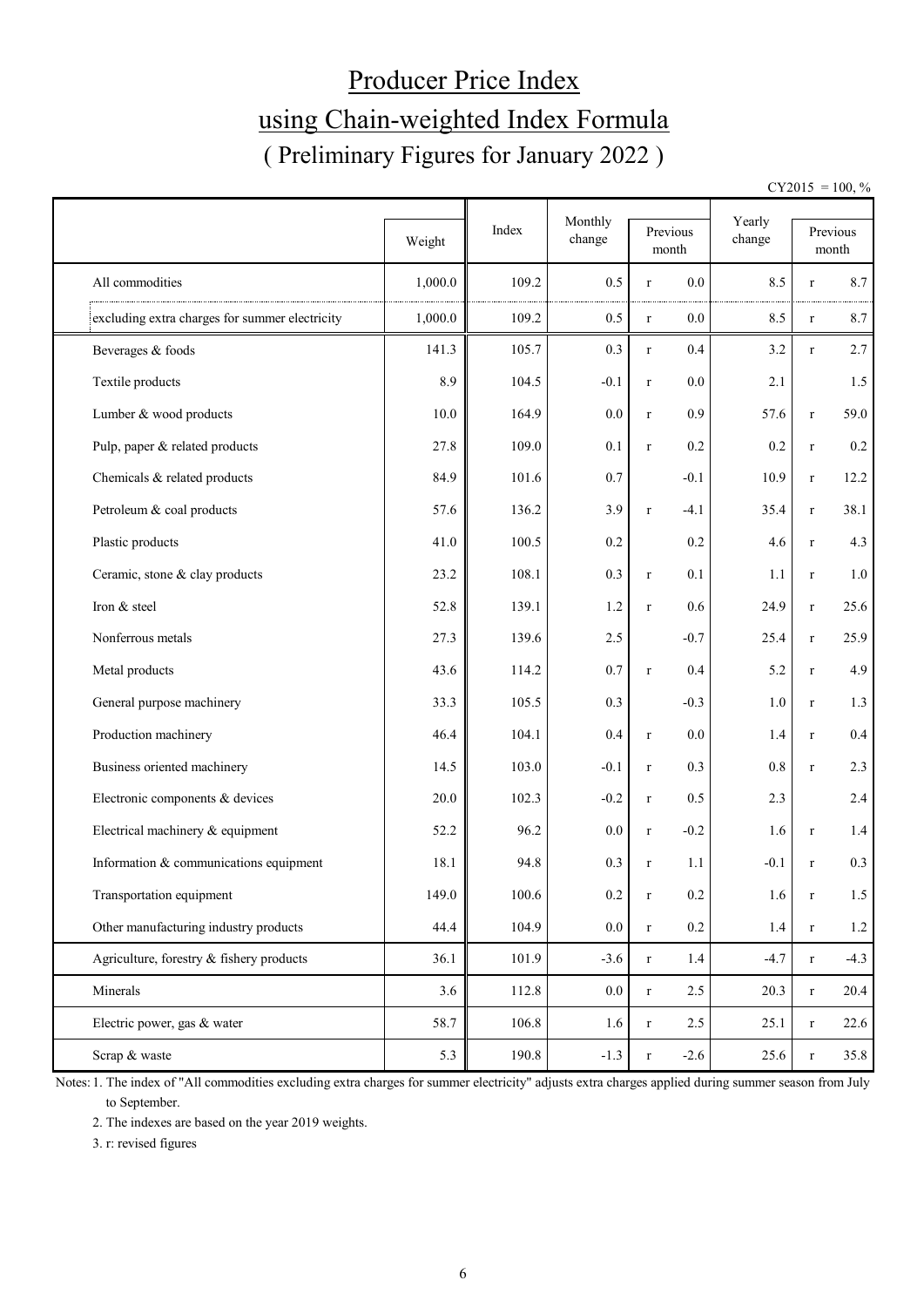## Corporate Goods Price Index Time Series Data

|           |                |                 |                                                      |                  |                                           |                                  |                                                          |                                |                                  |                  |                                           |                 |                                  |                  | $CY2015 = 100, \%$                        |
|-----------|----------------|-----------------|------------------------------------------------------|------------------|-------------------------------------------|----------------------------------|----------------------------------------------------------|--------------------------------|----------------------------------|------------------|-------------------------------------------|-----------------|----------------------------------|------------------|-------------------------------------------|
|           |                |                 | Producer Price Index                                 |                  |                                           |                                  |                                                          |                                | <b>Export Price Index</b>        |                  |                                           |                 |                                  |                  |                                           |
|           |                | All commodities |                                                      |                  |                                           |                                  | (Reference)<br>excluding extra<br>charges for summer     | All commodities<br>(yen basis) |                                  |                  |                                           | All commodities | (contract currency basis)        |                  |                                           |
|           |                |                 | Monthly<br>(Quarterly)<br>change                     | Yearly<br>change | Change<br>from three<br>months<br>earlier | Monthly<br>(Quarterly)<br>change | electricity<br>Change<br>from three<br>months<br>earlier |                                | Monthly<br>(Quarterly)<br>change | Yearly<br>change | Change<br>from three<br>months<br>earlier |                 | Monthly<br>(Quarterly)<br>change | Yearly<br>change | Change<br>from three<br>months<br>earlier |
| <b>CY</b> | 2019           | 101.5           | $\overline{\phantom{0}}$                             | 0.2              | $\overline{\phantom{0}}$                  | $\overline{\phantom{0}}$         |                                                          | 93.1                           | $\overline{\phantom{0}}$         | $-3.8$           | —                                         | 99.5            | $\overline{\phantom{0}}$         | $-2.6$           |                                           |
|           | 2020           | 100.3           | $\overline{\phantom{0}}$                             | $-1.2$           |                                           |                                  |                                                          | 90.2                           | $\overline{\phantom{0}}$         | $-3.1$           | $\overline{\phantom{0}}$                  | 97.4            | $\overline{\phantom{0}}$         | $-2.1$           |                                           |
|           | 2021           | 105.1           | $\overline{\phantom{0}}$                             | 4.8              |                                           |                                  |                                                          | 98.6                           | $\overline{\phantom{0}}$         | 9.3              | —                                         | 104.4           | —                                | 7.2              |                                           |
| <b>FY</b> | 2018           | 101.5           | $\overline{\phantom{0}}$                             | 2.2              |                                           | —                                |                                                          | 96.4                           | -                                | 0.8              | $\overline{\phantom{0}}$                  | 101.7           | $\overline{\phantom{0}}$         | 0.9              | —                                         |
|           | 2019<br>2020   | 101.6<br>100.2  | $\overline{\phantom{0}}$<br>$\overline{\phantom{0}}$ | 0.1              | —                                         | -                                |                                                          | 92.4                           | -<br>$\overline{\phantom{0}}$    | $-4.1$<br>$-1.9$ | -<br>$\overline{\phantom{0}}$             | 99.0<br>98.1    | —                                | $-2.7$<br>$-0.9$ | —                                         |
| 2021/     | Q1             | 101.5           | 1.6                                                  | $-1.4$<br>$-0.3$ | $\overline{\phantom{0}}$                  | 1.6                              | $\overline{\phantom{0}}$                                 | 90.6<br>93.3                   | 3.4                              | 1.7              | $\overline{\phantom{0}}$                  | 100.7           | —<br>2.4                         | 2.4              | —<br>$\overline{\phantom{0}}$             |
|           | Q2             | 104.0           | 2.5                                                  | 4.6              |                                           | 2.5                              | $\overline{\phantom{0}}$                                 | 98.2                           | 5.3                              | 10.5             | —                                         | 104.0           | 3.3                              | 8.3              | —                                         |
|           | Q <sub>3</sub> | 106.3           | 2.2                                                  | 6.1              | —                                         | 1.9                              | $\overline{\phantom{0}}$                                 | 99.9                           | 1.7                              | 11.2             | —                                         | 105.7           | 1.6                              | 8.9              |                                           |
|           | O <sub>4</sub> | 108.7           | 2.3                                                  | 8.8              |                                           | 2.5                              |                                                          | 103.1                          | 3.2                              | 14.3             |                                           | 107.2           | 1.4                              | 9.1              |                                           |
| 2020/     | Dec.           | 100.2           | 0.5                                                  | $-2.1$           | 0.1                                       | 0.5                              | 0.3                                                      | 90.7                           | 0.8                              | $-1.4$           | 0.8                                       | 99.0            | 0.8                              | 0.7              | 1.5                                       |
| 2021/     | Jan.           | 100.8           | 0.6                                                  | $-1.5$           | 1.0                                       | 0.6                              | 1.0                                                      | 91.7                           | 1.1                              | $-0.7$           | 2.0                                       | 100.1           | 1.1                              | 1.6              | 2.5                                       |
|           | Feb.           | 101.3           | 0.5                                                  | $-0.6$           | 1.6                                       | 0.5                              | 1.6                                                      | 92.8                           | 1.2                              | 0.3              | 3.1                                       | 100.5           | 0.4                              | 1.9              | 2.3                                       |
|           | Mar.           | 102.3           | 1.0                                                  | 1.2              | 2.1                                       | 1.0                              | 2.1                                                      | 95.4                           | 2.8                              | 5.5              | 5.2                                       | 101.6           | 1.1                              | 3.9              | 2.6                                       |
|           | Apr.           | 103.2           | 0.9                                                  | 3.7              | 2.4                                       | 0.9                              | 2.4                                                      | 97.1                           | 1.8                              | 8.5              | 5.9                                       | 103.1           | 1.5                              | 6.7              | 3.0                                       |
|           | May            | 103.9           | 0.7                                                  | 4.9              | 2.6                                       | 0.7                              | 2.6                                                      | 98.3                           | 1.2                              | 11.3             | 5.9                                       | 104.1           | 1.0                              | 8.9              | 3.6                                       |
|           | June           | 104.8           | 0.9                                                  | 5.2              | 2.4                                       | 0.9                              | 2.4                                                      | 99.1                           | 0.8                              | 11.3             | 3.9                                       | 104.7           | 0.6                              | 9.2              | 3.1                                       |
|           | July           | 106.0           | 1.1                                                  | 5.8              | 2.7                                       | 1.0                              | 2.5                                                      | 99.9                           | 0.8                              | 11.6             | 2.9                                       | 105.6           | 0.9                              | 9.2              | 2.4                                       |
|           | Aug.           | 106.2           | 0.2                                                  | 5.9              | 2.2                                       | 0.1                              | 1.9                                                      | 99.7                           | $-0.2$                           | 11.0             | 1.4                                       | 105.7           | 0.1                              | 8.7              | 1.5                                       |
|           | Sep.           | 106.6           | 0.4                                                  | 6.5              | 1.7                                       | 0.5                              | 1.5                                                      | 100.1                          | 0.4                              | 11.2             | 1.0                                       | 105.9           | 0.2                              | 8.6              | 1.1                                       |
|           | Oct.           | 108.2           | 1.5                                                  | 8.4              | 2.1                                       | 1.7                              | 2.3                                                      | 102.7                          | 2.6                              | 14.2             | 2.8                                       | 107.0           | 1.0                              | 9.5              | 1.3                                       |
|           | Nov.           | 108.9           | 0.6                                                  | 9.2              | 2.5                                       | 0.6                              | 2.8                                                      | 103.8                          | 1.1                              | 15.3             | 4.1                                       | 107.7           | 0.7                              | 9.7              | 1.9                                       |
|           | Dec.           | 108.9           | 0.0                                                  | 8.7              | 2.2                                       | 0.0                              | 2.3                                                      | 102.8                          | $-1.0$                           | 13.3             | 2.7                                       | 106.9           | $-0.7$                           | 8.0              | 0.9                                       |
| 2022/     | Jan.           | 109.5           | 0.6                                                  | 8.6              | 1.2                                       | 0.6                              | 1.2                                                      | 103.2                          | 0.4                              | 12.5             | 0.5                                       | 106.7           | $-0.2$                           | 6.6              | $-0.3$                                    |

|           |                |                                | Import Price Index               |                  |                                           |                                              |                                  |                            | - 1 - 0 1 -                               | 100, 70<br>Foreign                           |
|-----------|----------------|--------------------------------|----------------------------------|------------------|-------------------------------------------|----------------------------------------------|----------------------------------|----------------------------|-------------------------------------------|----------------------------------------------|
|           |                | All commodities<br>(yen basis) |                                  |                  |                                           | All commodities<br>(contract currency basis) |                                  | exchange<br>rate<br>\$/yen |                                           |                                              |
|           |                |                                | Monthly<br>(Quarterly)<br>change | Yearly<br>change | Change<br>from three<br>months<br>earlier |                                              | Monthly<br>(Quarterly)<br>change | Yearly<br>change           | Change<br>from three<br>months<br>earlier | Monthly<br>(Quarterly)<br>(Yearly)<br>change |
| CY        | 2019           | 94.4                           |                                  | $-5.3$           | $\overline{\phantom{0}}$                  | 102.2                                        |                                  | $-4.2$                     | $\overline{\phantom{0}}$                  | $-1.2$                                       |
|           | 2020           | 84.7                           |                                  | $-10.3$          |                                           | 92.8                                         |                                  | $-9.2$                     |                                           | $-2.1$                                       |
|           | 2021           | 104.0                          |                                  | 22.8             |                                           | 111.6                                        |                                  | 20.3                       |                                           | $2.8\,$                                      |
| <b>FY</b> | 2018           | 99.7                           |                                  | 6.5              |                                           | 106.4                                        |                                  | 6.6                        |                                           | 0.1                                          |
|           | 2019           | 93.6                           |                                  | $-6.1$           |                                           | 101.6                                        |                                  | $-4.5$                     |                                           | $-2.0$                                       |
|           | 2020           | 84.3                           |                                  | $-9.9$           |                                           | 92.8                                         |                                  | $-8.7$                     |                                           | $-2.5$                                       |
| 2021/     | Q1             | 91.1                           | 9.6                              | $-1.6$           |                                           | 100.3                                        | 8.8                              | 0.0                        |                                           | 1.3                                          |
|           | Q2             | 99.8                           | 9.5                              | 23.2             |                                           | 107.4                                        | 7.1                              | 21.6                       |                                           | 3.4                                          |
|           | Q <sub>3</sub> | 106.9                          | 7.1                              | 30.2             |                                           | 114.8                                        | 6.9                              | 27.3                       |                                           | 0.6                                          |
|           | O <sub>4</sub> | 118.0                          | 10.4                             | 42.0             |                                           | 123.7                                        | 7.8                              | 34.2                       |                                           | 3.3                                          |
| 2020/     | Dec.           | 84.3                           | 1.9                              | $-9.8$           | 2.3                                       | 94.0                                         | 2.3                              | $-7.0$                     | 3.5                                       | $-0.5$                                       |
| 2021/     | Jan.           | 87.2                           | 3.4                              | $-7.2$           | 6.1                                       | 97.4                                         | 3.6                              | $-4.1$                     | 7.3                                       | $-0.1$                                       |
|           | Feb.           | 91.2                           | 4.6                              | $-3.1$           | 10.3                                      | 100.9                                        | 3.6                              | $-0.4$                     | 9.8                                       | 1.6                                          |
|           | Mar.           | 94.8                           | 3.9                              | 5.8              | 12.5                                      | 102.6                                        | 1.7                              | 4.6                        | 9.1                                       | 3.1                                          |
|           | Apr.           | 97.3                           | 2.6                              | 15.4             | 11.6                                      | 105.0                                        | 2.3                              | 14.4                       | 7.8                                       | 0.5                                          |
|           | May            | 99.7                           | 2.5                              | 26.0             | 9.3                                       | 107.5                                        | 2.4                              | 24.4                       | 6.5                                       | 0.1                                          |
|           | June           | 102.4                          | 2.7                              | 28.6             | 8.0                                       | 109.7                                        | 2.0                              | 26.4                       | 6.9                                       | 0.9                                          |
|           | July           | 104.7                          | 2.2                              | 28.6             | 7.6                                       | 112.2                                        | 2.3                              | 25.9                       | 6.9                                       | 0.2                                          |
|           | Aug.           | 107.2                          | 2.4                              | 30.1             | 7.5                                       | 115.3                                        | 2.8                              | 27.3                       | 7.3                                       | $-0.4$                                       |
|           | Sep.           | 108.9                          | 1.6                              | 32.2             | 6.3                                       | 116.9                                        | 1.4                              | 28.7                       | 6.6                                       | 0.3                                          |
|           | Oct.           | 113.9                          | 4.6                              | 38.6             | 8.8                                       | 119.8                                        | 2.5                              | 31.9                       | 6.8                                       | 2.7                                          |
|           | Nov.           | 120.1                          | 5.4                              | 45.2             | 12.0                                      | 125.6                                        | 4.8                              | 36.7                       | 8.9                                       | 0.9                                          |
|           | Dec.           | 120.1                          | 0.0                              | 42.5             | 10.3                                      | 125.8                                        | 0.2                              | 33.8                       | 7.6                                       | $-0.2$                                       |
| 2022/     | Jan.           | 119.9                          | $-0.2$                           | 37.5             | 5.3                                       | 124.7                                        | $-0.9$                           | 28.0                       | 4.1                                       | 0.9                                          |

 $CY2015 = 100, \%$ 

Note: A negative change in the "Foreign exchange rate" indicates an appreciation of the yen.